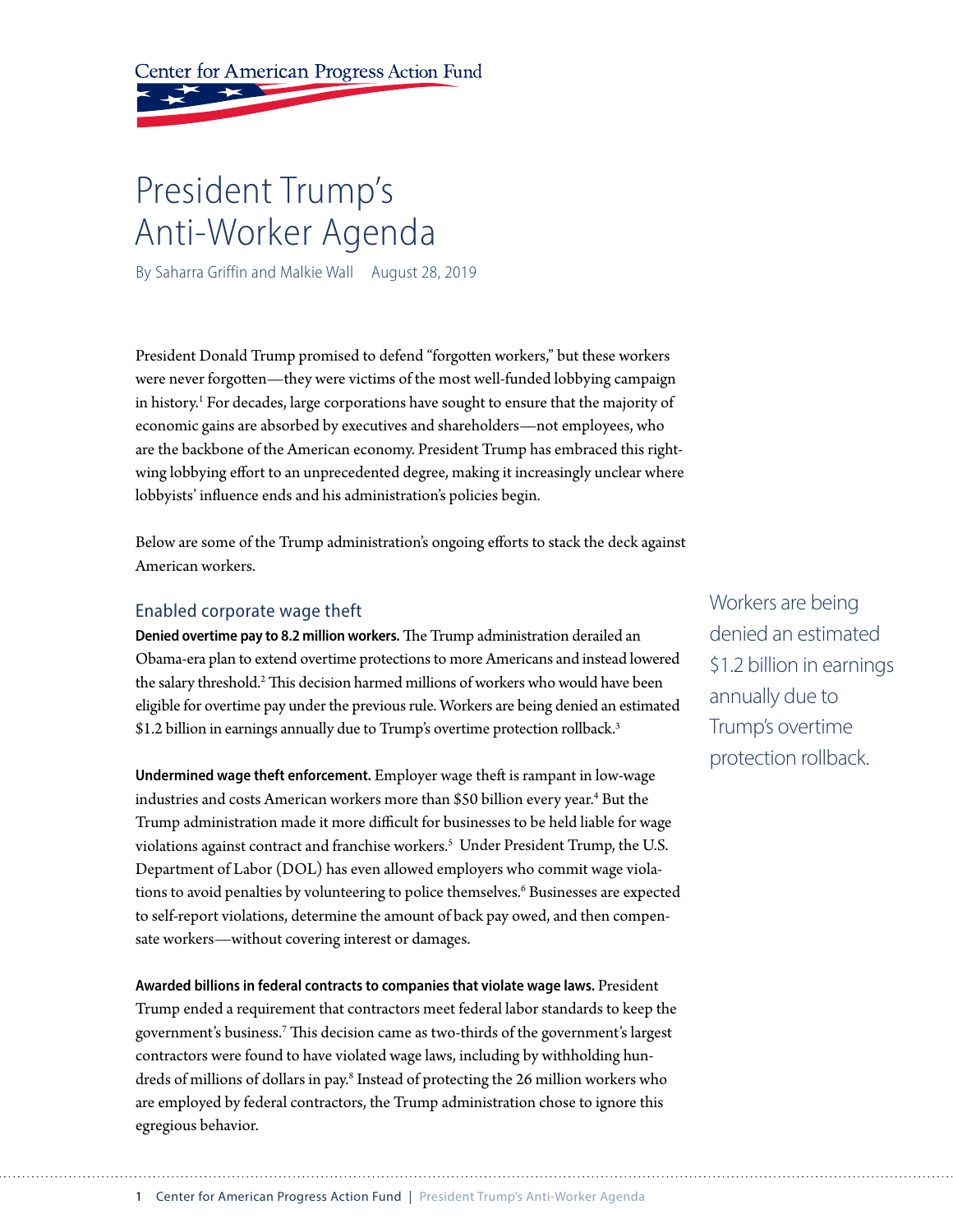# Restricted worker power and attacked unions

**Undermined the mission of the DOL.** President Trump's nominee to lead U.S. labor policy, Eugene Scalia, has a long record of opposing workers' rights and fighting unions on behalf of large corporations.9 The Trump administration has only filled 43 percent of the department's senior officials, while previous administrations filled nearly 80 percent.<sup>10</sup>

**Blocked workers' access to the courts.** The Trump administration sided with corporate interests to let companies force workers into mandatory arbitration agreements.<sup>11</sup> This has left 60 million workers without real access to the courts and unable to bring class action lawsuits to seek justice in workplace disputes.<sup>12</sup>

**Made it more difficult for workers to unionize.** President Trump's National Labor Relations Board (NLRB) appointees empowered companies to classify workers as independent contractors rather than as employees, which would exclude those workers from federal labor law protections.13 His NLRB is also working to roll back joint employer protections, which would make it easier for businesses that influence and rely on subcontractors and franchises for their labor to avoid unionization. 14

**Made it easier for employers to get rid of unions.** President Trump's appointees to the NLRB ruled that employers can suspend negotiations and withdraw recognition of a union even if the majority of workers technically supports the union at the time of withdrawal.15

Advanced an erratic trade agenda that harms working-class Americans

President Trump claimed that other countries would bear the brunt of his trade war, but in reality, American workers and families have paid the price.<sup>16</sup> President Trump's tariffs could cost the average U.S. household \$1,000 each year, and recent estimates indicate that the tariffs will shave billions from U.S. GDP.<sup>17</sup> American manufacturers, including U.S. Steel, are buckling under the strain of his poorly conceived and executed trade war by tweet.<sup>18</sup>

Like the United States-Mexico-Canada Agreement, which includes strong protections for Big Pharma, President Trump's trade war with China is primarily designed to favor corporations; his trade demands focus on protecting corporate intellectual property and increasing access to Chinese markets for Wall Street investors.<sup>19</sup>

While China poses legitimate challenges, Trump's tariffs fail to effectively address them. His policies have failed to address low labor and environmental standards or the race to the bottom for wages and corporate tax rates.<sup>20</sup>

This has left 60 million workers without real access to the courts and unable to bring class action lawsuits to seek justice in workplace disputes.

President Trump's tariffs could cost the average U.S. household \$1,000 each year.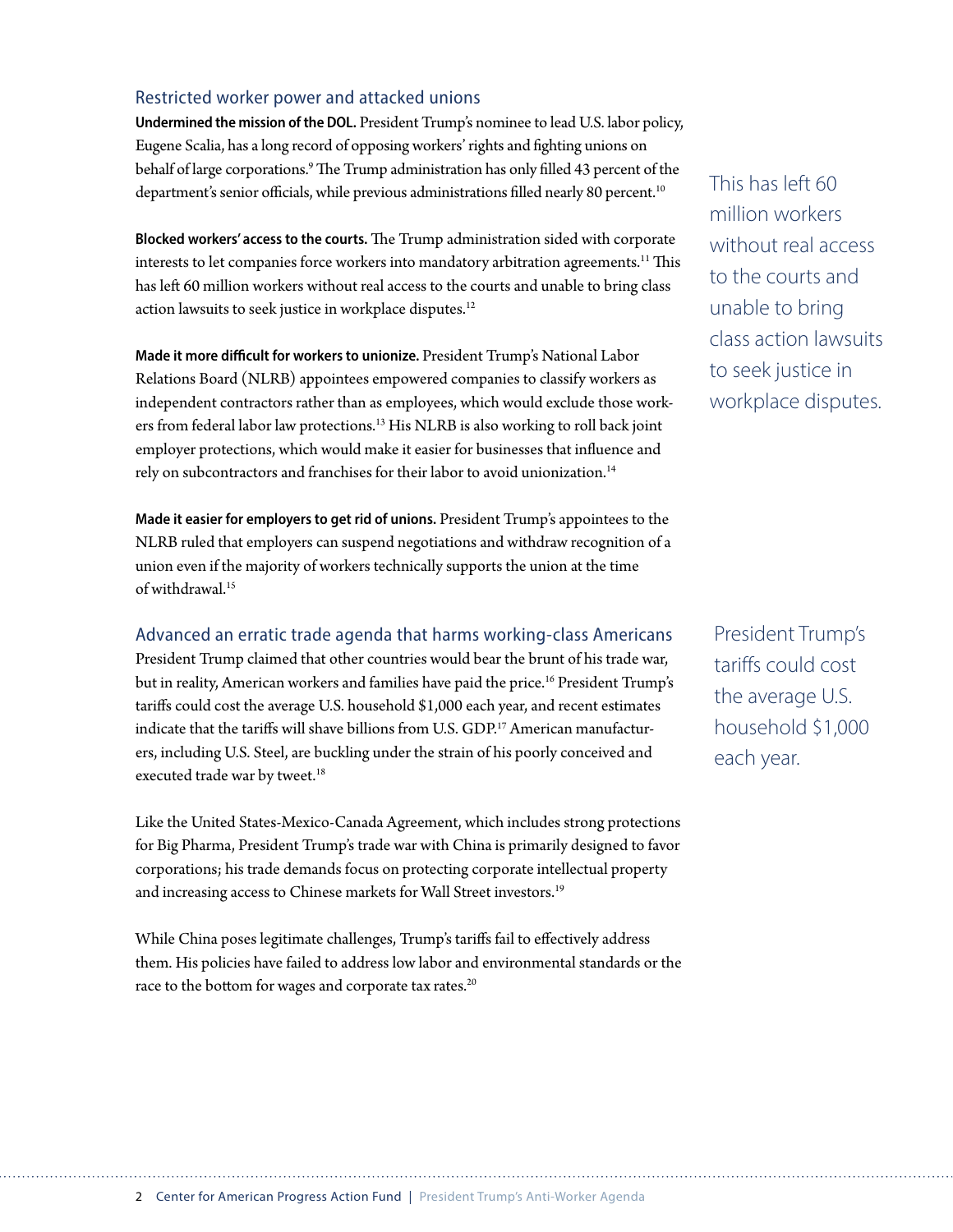#### Threatened workers' retirement savings

The Trump administration eliminated retirees' protection from exploitative financial advisers by killing the fiduciary rule, which required financial advisers to act in the best interest of their clients.<sup>21</sup> This decision threatens retirees, since brokers often have an incentive to promote products that are profitable for their employers but costly for clients.22 Nationwide, conflicted financial advice costs American retirement savers an estimated \$17 billion each year.<sup>23</sup>

#### Empowered employer discrimination by revoking civil rights protections

**Undermined anti-discrimination enforcement.** The Trump administration moved to [kill](https://www.reuters.com/article/us-trump-paydata/white-house-blocks-obama-era-rule-expanding-pay-data-from-companies-idUSKCN1BA21Y) an Obama-era rule that would have enabled the Equal Employment Opportunity Commission to collect annual pay data by gender, race, and ethnicity from large employers.24 After a federal court ruled this decision unlawful, the Trump administration has continued to stall implementation of pay data collection.

**Exposed LGBTQ Americans to employer discrimination.** President Trump's U.S. Department of Justice defended employers' ability to discriminate against LGBTQ workers, arguing to the U.S. Supreme Court that the Civil Rights Act's prohibitions on sex discrimination do not prohibit discrimination based on sexual orientation or gender identity.<sup>25</sup> His administration is attempting to expand religious exemptions to nondiscrimination protections for federal contractors, which employ one-quarter of the nation's workforce.<sup>26</sup> In addition, President Trump opposes the Equality Act, federal legislation that would confirm and strengthen civil rights protections for LGBTQ workers.<sup>27</sup>

**Erected barriers to prevent people with disabilities from working.** President Trump's ongoing threats to Medicaid would end access to home- and community-based care services that allow many people with disabilities to live independently and work outside the home.<sup>28</sup>

### Threatened workers' safety on the job

**Made it easier for employers to expose workers to hazardous conditions.** In clear disregard for worker safety, the Trump administration reversed protections against pesticides and chemicals that have been shown to cause illness and neurological damage.<sup>29</sup> His administration has also weakened workplace safety protections for particularly dangerous industries such as offshore drilling and mining.<sup>30</sup>

**Reduced workplace safety enforcement.** Enforcement activity by the Occupational Safety and Health Administration (OSHA) has declined under President Trump, and the agency employs fewer inspectors than it has at any other time in the agency's history. Meanwhile, data suggest that work-related deaths are on the rise.<sup>31</sup> The Trump administration has also stopped requiring employers to submit detailed information on workplace injuries and illnesses and limited OSHA's ability to issue citations for violations.32

*Saharra Griffin and Malkie Wall are research assistants for Economic Policy at the Center for American Progress Action Fund.*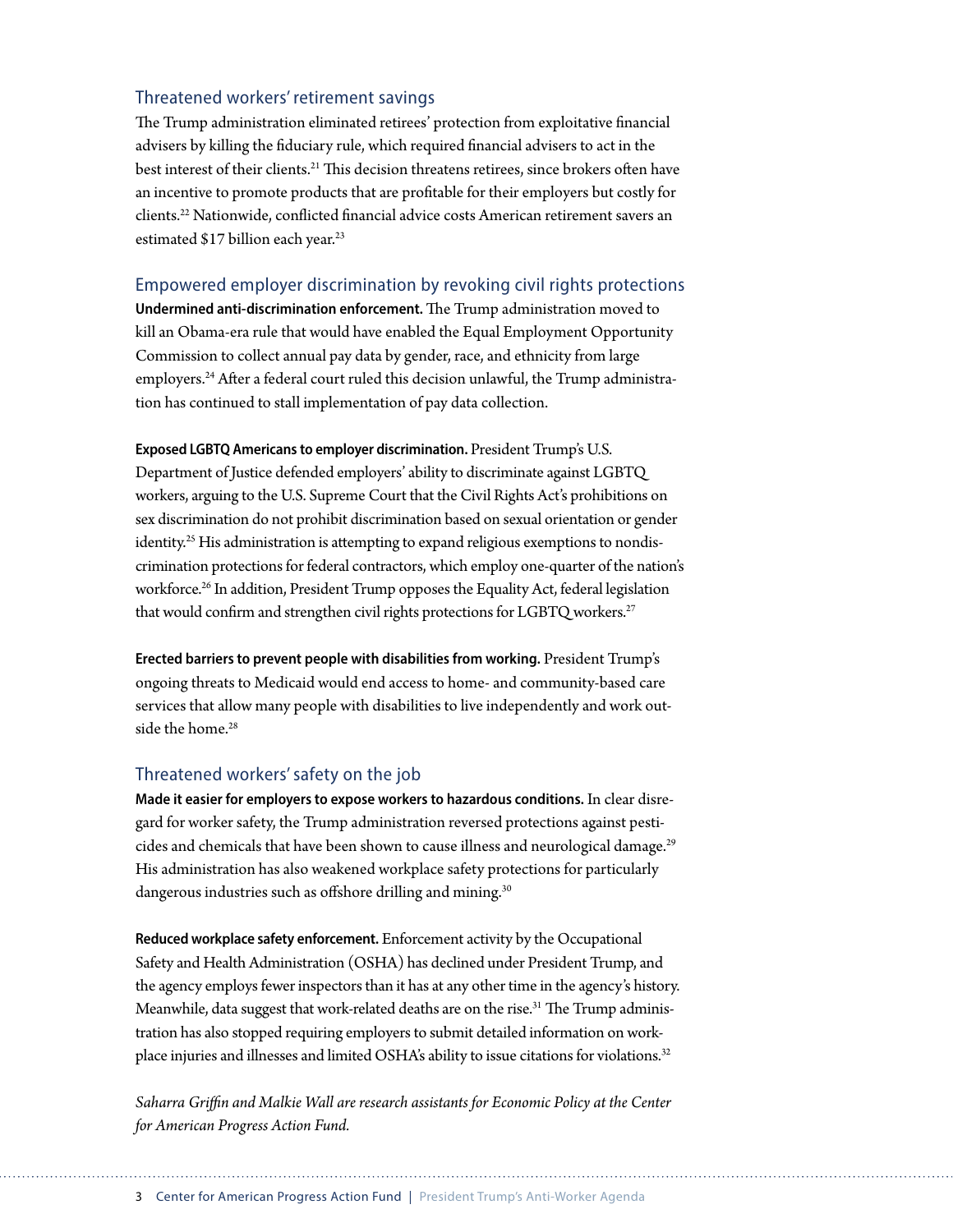# Endnotes

- 1 Steven Greenhouse, "How Trump Betrays 'Forgotten' Americans," The New York Times, September 3, 2018, available at [https://www.nytimes.com/2018/09/03/opinion/trump](https://www.nytimes.com/2018/09/03/opinion/trump-labor-unions-greenhouse.html)[labor-unions-greenhouse.html.](https://www.nytimes.com/2018/09/03/opinion/trump-labor-unions-greenhouse.html)
- 2 Sam Berger and Malkie Wall, "3 of Trump's Regulatory Rollbacks Could Cost People Almost \$42 Billion a Year," Center for American Progress, April 25, 2019, available at [https://www.americanprogress.org/issues/democracy/](https://www.americanprogress.org/issues/democracy/news/2019/04/25/469045/3-trumps-regulatory-rollbacks-cost-people-almost-42-billion-year/) [news/2019/04/25/469045/3-trumps-regulatory-rollbacks](https://www.americanprogress.org/issues/democracy/news/2019/04/25/469045/3-trumps-regulatory-rollbacks-cost-people-almost-42-billion-year/)[cost-people-almost-42-billion-year/](https://www.americanprogress.org/issues/democracy/news/2019/04/25/469045/3-trumps-regulatory-rollbacks-cost-people-almost-42-billion-year/).
- 3 Heidi Shierholz, "More than eight million workers will be left behind by the Trump overtime proposal" (Washington: Economic Policy Institute, 2019), available at [https://www.](https://www.epi.org/publication/trump-overtime-proposal-april-update/) [epi.org/publication/trump-overtime-proposal-april](https://www.epi.org/publication/trump-overtime-proposal-april-update/)[update/.](https://www.epi.org/publication/trump-overtime-proposal-april-update/)
- 4 Annette Bernhardt and others, "Broken Laws, Unprotected Workers: Violations of Employment and Labor Laws in America's Cities" (New York: National Employment Law Project, 2009), available at [https://www.nelp.org/wp-con](https://www.nelp.org/wp-content/uploads/2015/03/BrokenLawsReport2009.pdf)[tent/uploads/2015/03/BrokenLawsReport2009.pdf;](https://www.nelp.org/wp-content/uploads/2015/03/BrokenLawsReport2009.pdf) Brady Meixell and Ross Eisenbrey, "An Epidemic of Wage Theft Is Costing Workers Hundreds of Millions of Dollars a Year" (Washington: Economic Policy Institute, 2014), available at [https://www.epi.org/publication/epidemic-wage-theft](https://www.epi.org/publication/epidemic-wage-theft-costing-workers-hundreds/)[costing-workers-hundreds/.](https://www.epi.org/publication/epidemic-wage-theft-costing-workers-hundreds/)
- 5 Chris Opfer, "Labor Department to Limit Companies' 'Joint Employer' Liability," Bloomberg Law, April 1, 2019, available at [https://news.bloomberglaw.com/daily-labor-report/](https://news.bloomberglaw.com/daily-labor-report/labor-department-to-limit-companies-joint-employer-liability) [labor-department-to-limit-companies-joint-employer](https://news.bloomberglaw.com/daily-labor-report/labor-department-to-limit-companies-joint-employer-liability)[liability](https://news.bloomberglaw.com/daily-labor-report/labor-department-to-limit-companies-joint-employer-liability).
- 6 U.S. Department of Labor, "Payroll Audit Independent Determination (PAID)," available at [https://www.dol.gov/](https://www.dol.gov/whd/paid/) [whd/paid/](https://www.dol.gov/whd/paid/) (last accessed August 2019).
- 7 David Madland and Karla Walter, "President Trump has betrayed U.S. workers," The Detroit News, March 30, 2017, available at [https://www.detroitnews.com/story/opin](https://www.detroitnews.com/story/opinion/2017/03/30/trump-workers/99797638/)[ion/2017/03/30/trump-workers/99797638/.](https://www.detroitnews.com/story/opinion/2017/03/30/trump-workers/99797638/)
- 8 Office of Senator Elizabeth Warren, "Breach of Contract: How Federal Contractors Fail American Workers on the Taxpayer's Dime" (Washington: 2017), available at [https://](https://www.warren.senate.gov/files/documents/2017-3-6_Warren_Contractor_Report.pdf) [www.warren.senate.gov/files/documents/2017-3-6\\_War](https://www.warren.senate.gov/files/documents/2017-3-6_Warren_Contractor_Report.pdf)[ren\\_Contractor\\_Report.pdf](https://www.warren.senate.gov/files/documents/2017-3-6_Warren_Contractor_Report.pdf).
- 9 Heidi Shierholz, Lynn Rhinehart, and Celine McNicholas, "Why Eugene Scalia is the wrong person for the job," Economic Policy Institute, August 1, 2019, available at [https://www.epi.org/blog/why-eugene-scalia-is-the-](https://www.epi.org/blog/why-eugene-scalia-is-the-wrong-person-for-the-job/)[wrong-person-for-the-job/](https://www.epi.org/blog/why-eugene-scalia-is-the-wrong-person-for-the-job/); Jeff Stein and Rachel Siegel, "Eugene Scalia has defended Wall Street, Walmart and SeaWorld. Now he's Trump's pick for labor secretary," The Washington Post, July 19, 2019, available at [https://www.](https://www.washingtonpost.com/business/economy/eugene-scalia-has-defended-wall-street-walmart-and-seaworld-now-hes-trumps-pick-for-labor-secretary/2019/07/19/6f2819f0-aa55-11e9-a3a6-ab670962db05_story.html) [washingtonpost.com/business/economy/eugene-scalia](https://www.washingtonpost.com/business/economy/eugene-scalia-has-defended-wall-street-walmart-and-seaworld-now-hes-trumps-pick-for-labor-secretary/2019/07/19/6f2819f0-aa55-11e9-a3a6-ab670962db05_story.html)[has-defended-wall-street-walmart-and-seaworld-now](https://www.washingtonpost.com/business/economy/eugene-scalia-has-defended-wall-street-walmart-and-seaworld-now-hes-trumps-pick-for-labor-secretary/2019/07/19/6f2819f0-aa55-11e9-a3a6-ab670962db05_story.html)[hes-trumps-pick-for-labor-secretary/2019/07/19/6f2819f0](https://www.washingtonpost.com/business/economy/eugene-scalia-has-defended-wall-street-walmart-and-seaworld-now-hes-trumps-pick-for-labor-secretary/2019/07/19/6f2819f0-aa55-11e9-a3a6-ab670962db05_story.html) [aa55-11e9-a3a6-ab670962db05\\_story.html.](https://www.washingtonpost.com/business/economy/eugene-scalia-has-defended-wall-street-walmart-and-seaworld-now-hes-trumps-pick-for-labor-secretary/2019/07/19/6f2819f0-aa55-11e9-a3a6-ab670962db05_story.html)
- 10 House Committee on Appropriations, "Chairwoman De-Lauro Statement at Hearing on FY 2020 Labor Department Budget Request," Press release, April 3, 2019, available at [https://appropriations.house.gov/news/statements/chair](https://appropriations.house.gov/news/statements/chairwoman-delauro-statement-at-hearing-on-fy-2020-labor-department-budget-request)[woman-delauro-statement-at-hearing-on-fy-2020-labor](https://appropriations.house.gov/news/statements/chairwoman-delauro-statement-at-hearing-on-fy-2020-labor-department-budget-request)[department-budget-request](https://appropriations.house.gov/news/statements/chairwoman-delauro-statement-at-hearing-on-fy-2020-labor-department-budget-request).
- 11 Dave Jamieson, "Trump Administration Sides with Employers Over Workers On Arbitration Agreements," HuffPost, June 16, 2017, available at [https://www.huffpost.com/](https://www.huffpost.com/entry/trump-arbitration-supreme-court_n_5944498fe4b0f15cd5bb5feb?i2d=) [entry/trump-arbitration-supreme-court\\_n\\_5944498fe4b0](https://www.huffpost.com/entry/trump-arbitration-supreme-court_n_5944498fe4b0f15cd5bb5feb?i2d=) [f15cd5bb5feb?i2d=](https://www.huffpost.com/entry/trump-arbitration-supreme-court_n_5944498fe4b0f15cd5bb5feb?i2d=); Robert Barnes, "Supreme Court rules that companies can require workers to accept individual arbitration," The Washington Post, May 21, 2018, available at [https://www.washingtonpost.com/politics/courts\\_law/](https://www.washingtonpost.com/politics/courts_law/supreme-court-rules-that-companies-can-force-workers-into-individual-arbitration/2018/05/21/09a3a968-5cfa-11e8-a4a4-c070ef53f315_story.html) [supreme-court-rules-that-companies-can-force-workers](https://www.washingtonpost.com/politics/courts_law/supreme-court-rules-that-companies-can-force-workers-into-individual-arbitration/2018/05/21/09a3a968-5cfa-11e8-a4a4-c070ef53f315_story.html)[into-individual-arbitration/2018/05/21/09a3a968-](https://www.washingtonpost.com/politics/courts_law/supreme-court-rules-that-companies-can-force-workers-into-individual-arbitration/2018/05/21/09a3a968-5cfa-11e8-a4a4-c070ef53f315_story.html) [5cfa-11e8-a4a4-c070ef53f315\\_story.html.](https://www.washingtonpost.com/politics/courts_law/supreme-court-rules-that-companies-can-force-workers-into-individual-arbitration/2018/05/21/09a3a968-5cfa-11e8-a4a4-c070ef53f315_story.html)

12 Alexander J.S. Colvin, "The growing use of mandatory arbitration" (Washington: Economic Policy Institute, 2018), available at [https://www.epi.org/publication/the-growing](https://www.epi.org/publication/the-growing-use-of-mandatory-arbitration-access-to-the-courts-is-now-barred-for-more-than-60-million-american-workers/)[use-of-mandatory-arbitration-access-to-the-courts-is](https://www.epi.org/publication/the-growing-use-of-mandatory-arbitration-access-to-the-courts-is-now-barred-for-more-than-60-million-american-workers/)[now-barred-for-more-than-60-million-american-workers/](https://www.epi.org/publication/the-growing-use-of-mandatory-arbitration-access-to-the-courts-is-now-barred-for-more-than-60-million-american-workers/).

- 13 Josh Eidelson, "Trump NLRB Appointees Give Big Win to Employers," Bloomberg, January 25, 2019, available at [https://www.bloomberg.com/news/articles/2019-01-25/](https://www.bloomberg.com/news/articles/2019-01-25/companies-empowered-by-nlrb-to-declare-more-workers-contractors) [companies-empowered-by-nlrb-to-declare-more-workers](https://www.bloomberg.com/news/articles/2019-01-25/companies-empowered-by-nlrb-to-declare-more-workers-contractors)[contractors.](https://www.bloomberg.com/news/articles/2019-01-25/companies-empowered-by-nlrb-to-declare-more-workers-contractors)
- 14 National Labor Relations Board, "The Standard for Determining Joint-Employer Status," Federal Register 83 (179) (2018), available at [https://www.federalregister.gov/](https://www.federalregister.gov/documents/2018/09/14/2018-19930/the-standard-for-determining-joint-employer-status) [documents/2018/09/14/2018-19930/the-standard-for](https://www.federalregister.gov/documents/2018/09/14/2018-19930/the-standard-for-determining-joint-employer-status)[determining-joint-employer-status](https://www.federalregister.gov/documents/2018/09/14/2018-19930/the-standard-for-determining-joint-employer-status); Celine McNicholas and Marni von Wilpert, "The joint employer standard and the National Labor Relations Board" (Washington: Economic Policy Institute, 2017), available at [https://www.epi.org/](https://www.epi.org/publication/the-joint-employer-standard-and-the-national-labor-relations-board-what-is-at-stake-for-workers/) [publication/the-joint-employer-standard-and-the-nation](https://www.epi.org/publication/the-joint-employer-standard-and-the-national-labor-relations-board-what-is-at-stake-for-workers/)[al-labor-relations-board-what-is-at-stake-for-workers/](https://www.epi.org/publication/the-joint-employer-standard-and-the-national-labor-relations-board-what-is-at-stake-for-workers/)
- 15 Andrew Strom, "Once Again the Trump NLRB Has Placed Employer Interests Above Workers Rights," On Labor, July 11, 2019, available at [https://onlabor.org/once-again-the](https://onlabor.org/once-again-the-trump-nlrb-has-placed-employer-interests-above-workers-rights/)[trump-nlrb-has-placed-employer-interests-above-workers](https://onlabor.org/once-again-the-trump-nlrb-has-placed-employer-interests-above-workers-rights/)[rights/.](https://onlabor.org/once-again-the-trump-nlrb-has-placed-employer-interests-above-workers-rights/)
- 16 Mary Amiti, Stephen J. Redding, and David Weinstein, "The Impact of the 2018 Trade War on U.S. Prices and Welfare" (London: Centre for Economic Policy Research, 2019), available at [https://www.princeton.edu/~reddings/papers/](https://www.princeton.edu/~reddings/papers/CEPR-DP13564.pdf) [CEPR-DP13564.pdf.](https://www.princeton.edu/~reddings/papers/CEPR-DP13564.pdf)
- 17 Taylor Telford, "Trump's trade war comes for consumers: Tariffs could cost U.S. families up to \$1,000 a year, JPMorgan forecasts," The Washington Post, August 20, 2019, available at [https://www.washingtonpost.com/busi](https://www.washingtonpost.com/business/2019/08/20/trumps-trade-war-comes-consumers-tariffs-will-cost-us-families-year-jp-morgan-forecasts/)[ness/2019/08/20/trumps-trade-war-comes-consumers](https://www.washingtonpost.com/business/2019/08/20/trumps-trade-war-comes-consumers-tariffs-will-cost-us-families-year-jp-morgan-forecasts/)[tariffs-will-cost-us-families-year-jp-morgan-forecasts/](https://www.washingtonpost.com/business/2019/08/20/trumps-trade-war-comes-consumers-tariffs-will-cost-us-families-year-jp-morgan-forecasts/); Congressional Budget Office, "An Update to the Budget and Economic Outlook: 2019-2029" (Washington: 2019), available at<https://www.cbo.gov/publication/55551>.
- 18 Rajesh Kumar Singh, "U.S. Steel to lay off hundreds of workers in Michigan," Reuters, August 19, 2019, available at [https://www.reuters.com/article/us-u-s-steel-layoffs/u](https://www.reuters.com/article/us-u-s-steel-layoffs/u-s-steel-plans-to-lay-off-hundreds-of-workers-in-michigan-idUSKCN1V91XQ)[s-steel-plans-to-lay-off-hundreds-of-workers-in-michigan](https://www.reuters.com/article/us-u-s-steel-layoffs/u-s-steel-plans-to-lay-off-hundreds-of-workers-in-michigan-idUSKCN1V91XQ)[idUSKCN1V91XQ](https://www.reuters.com/article/us-u-s-steel-layoffs/u-s-steel-plans-to-lay-off-hundreds-of-workers-in-michigan-idUSKCN1V91XQ).
- 19 David Lawder and Susan Heavey, "Trump 'firm' on China structural demands, tariffs part of enforcement: Pence," Reuters, May 3, 2019, available at [https://www.reuters.](https://www.reuters.com/article/us-usa-trade-china/trump-firm-on-china-structural-demands-tariffs-part-of-enforcement-pence-idUSKCN1S91DG) [com/article/us-usa-trade-china/trump-firm-on-china](https://www.reuters.com/article/us-usa-trade-china/trump-firm-on-china-structural-demands-tariffs-part-of-enforcement-pence-idUSKCN1S91DG)[structural-demands-tariffs-part-of-enforcement-pence](https://www.reuters.com/article/us-usa-trade-china/trump-firm-on-china-structural-demands-tariffs-part-of-enforcement-pence-idUSKCN1S91DG)[idUSKCN1S91DG.](https://www.reuters.com/article/us-usa-trade-china/trump-firm-on-china-structural-demands-tariffs-part-of-enforcement-pence-idUSKCN1S91DG)
- 20 [Marc Jarsulic](https://www.americanprogress.org/about/staff/jarsulic-marc/bio/), [Andy Green](https://www.americanprogress.org/about/staff/green-andy/bio/), and [Daniella Zessoules,](https://www.americanprogress.org/about/staff/zessoules-daniella/bio/) "Trump's Trade Deal and the Road Not Taken: How to Evaluate the Renegotiated NAFTA" (Washington: Center for American Progress, 2019), available at [https://www.americanprogress.org/issues/economy/](https://www.americanprogress.org/issues/economy/reports/2019/02/01/465744/trumps-trade-deal-road-not-taken/) [reports/2019/02/01/465744/trumps-trade-deal-road-not](https://www.americanprogress.org/issues/economy/reports/2019/02/01/465744/trumps-trade-deal-road-not-taken/)[taken/](https://www.americanprogress.org/issues/economy/reports/2019/02/01/465744/trumps-trade-deal-road-not-taken/).
- 21 Neil Weinberg, "Fiduciary Rule Dies as Last Court Deadline Passes," Insurance Journal, June 18, 2018, available at [https://www.insurancejournal.com/news/nation](https://www.insurancejournal.com/news/national/2018/06/18/492463.htm)[al/2018/06/18/492463.htm.](https://www.insurancejournal.com/news/national/2018/06/18/492463.htm)
- 22 Office of Senator Elizabeth Warren, "Villas, Castles, and Vacations: How Perks and Giveaways Create Conflicts of Interest in the Annuity Industry" (Washington: 2015), available at [https://www.warren.senate.gov/files/docu](https://www.warren.senate.gov/files/documents/2015-10-27_Senator_Warren_Report_on_Annuity_Industry.pdf)[ments/2015-10-27\\_Senator\\_Warren\\_Report\\_on\\_Annu](https://www.warren.senate.gov/files/documents/2015-10-27_Senator_Warren_Report_on_Annuity_Industry.pdf)[ity\\_Industry.pdf.](https://www.warren.senate.gov/files/documents/2015-10-27_Senator_Warren_Report_on_Annuity_Industry.pdf)
- 23 Sam Berger and Malkie Wall, "President Trump's Regulatory Rollbacks Are an Attack on Americans' Wallets," Center for American Progress, March 27, 2019, available at [https://www.americanprogress.org/issues/democracy/](https://www.americanprogress.org/issues/democracy/news/2019/03/27/467341/president-trumps-regulatory-rollbacks-attack-americans-wallets/) [news/2019/03/27/467341/president-trumps-regulatory](https://www.americanprogress.org/issues/democracy/news/2019/03/27/467341/president-trumps-regulatory-rollbacks-attack-americans-wallets/)[rollbacks-attack-americans-wallets/](https://www.americanprogress.org/issues/democracy/news/2019/03/27/467341/president-trumps-regulatory-rollbacks-attack-americans-wallets/).